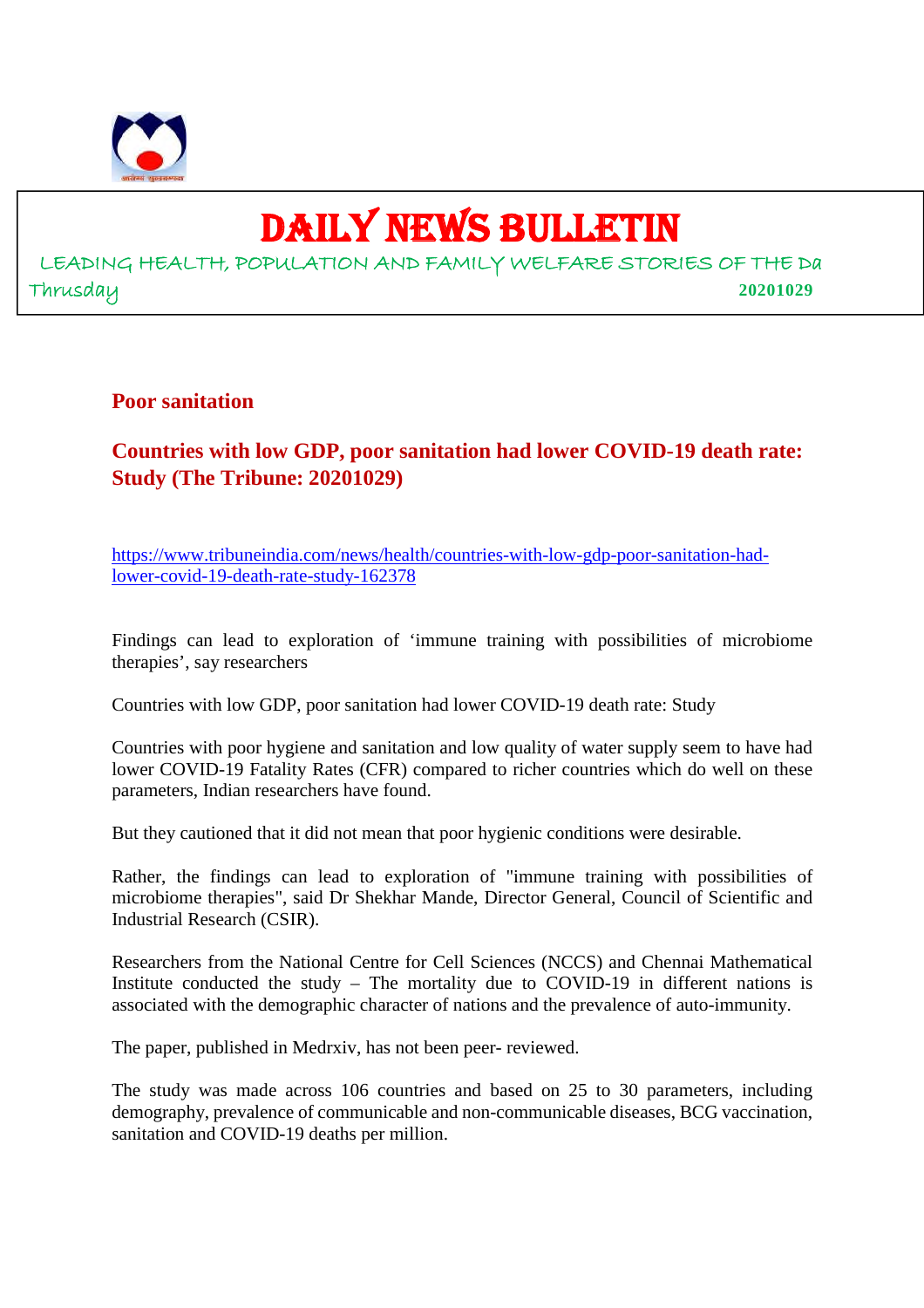"Per million population (deaths) number appears to be high in countries that are richer and having high GDP, and (in) countries with low GDP, less number of people are dying, which is very paradoxical," said Mande, who is a co-author of the research paper.

The percentage of people above the age of 65, who are believed to be at greater risk if they contract COVID-19, is significantly higher in high-GDP countries, said Mande.

They also found higher auto-immune diseases prevalence in richer countries.

Auto-immune diseases such as multiple sclerosis, type 1 diabetes mellitus, psoriasis, rheumatoid arthritis, asthma "are prevalent in richer countries because they have very good sanitation such as hand-wash, basic drinking water, no open defecation and that actually led to more auto-immune disease parameters in higher GDP countries", said Mande.

"So all these parameters (demography, sanitation and prevalence of auto-immune diseases) combined together account for the fact that countries with higher GDP have higher death per million (due to COVID-19) than countries with lower GDP," he said.

The research paper noted that poor hygiene practices and lack of sanitation were known to be responsible for the higher communicable disease burden in the low GDP countries.

"It is, therefore, reasonable to expect that parameters describing safe sanitation and safe drinking water to be correlated negatively with the Covid-19 deaths.

"Surprisingly, we find a contrary observation, where different sanitation parameters are correlated positively with the Covid-19 outcome," said the study.

"It is, therefore, perplexing to note the positive correlation of sanitation parameters with the Covid-19 Fatality Rates," it said.

"Countries which are poor and have less hygiene, they get more infectious diseases such as TB, malaria and countries which are rich with better hygiene conditions, there are no such diseases in abundance, but exactly opposite happened in our study (regarding COVID-19 mortality)," said Mande.

Although the study provided a possible explanation based on sanitation practices on the CFR difference between economically stronger and weaker countries, it did not mean the researchers favoured weaker hygiene practices for handling future pandemics, he stressed.

"Rather this analysis opens up avenues to consider immune training with possibilities of microbiome therapies to supplement improved hygiene and sanitation practices," said Mande.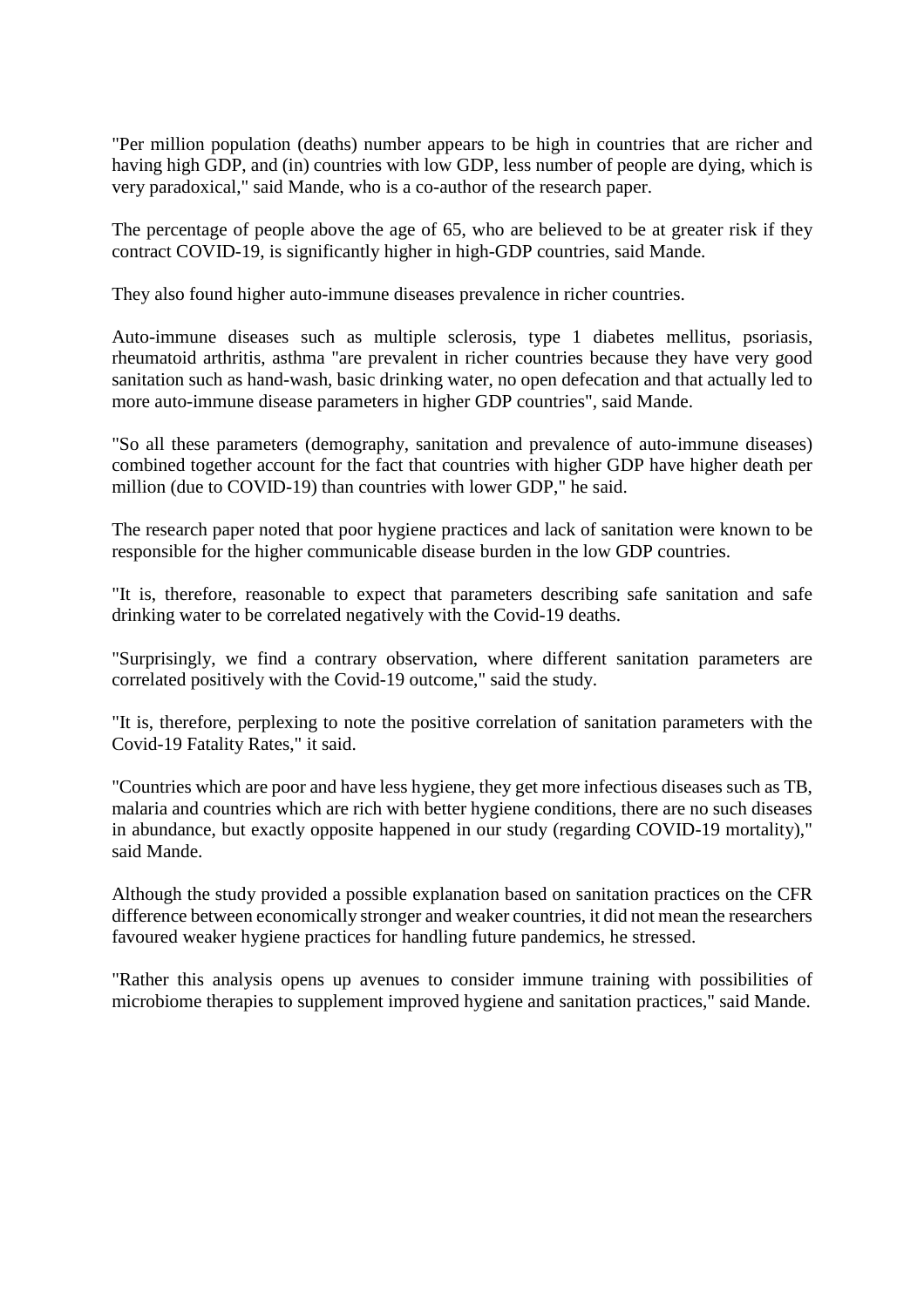## **Smoking**

## **Young smokers three times more likely to die prematurely (The Tribune: 20201029)**

https://www.tribuneindia.com/news/health/young-smokers-three-times-more-likely-to-dieprematurely-162356

Young smokers three times more likely to die prematurely

Current smokers faced nearly three times the risk of premature death from cardiovascular disease compared with people who never smoked, with the risk being higher among those who began smoking during childhood, say researchers.

"It was surprising to see how consistent these findings were with our earlier research and with other studies from around the world both in terms of the substantial risks associated with smoking and with the health benefits of quitting smoking," said lead study author Blake Thomson from the University of Oxford in the UK.

The age at which a person begins smoking is an important factor, and those who start smoking at a young age are at especially high risk of dying prematurely, the study, published in the Journal of the American Heart Association, reported.

However, quitting can substantially reduce that risk, especially for those who quit at younger ages. Getting people to quit smoking remains one of the greatest health priorities globally.

Using data collected between 1997 and 2014, from the annual US National Health Interview Survey, researchers examined the medical histories, lifestyle habits and demographics of smokers and non-smokers.

The study included 390,929 adults, aged 25 to 74 years, 56 per cent female. Occasional smokers were excluded from the study. Current smokers were grouped by the age at which they began smoking.

During the follow-up period, 4,479 people died before the age of 75 from heart disease or stroke.

After adjusting for potential confounding variables, such as age, education, alcohol consumption, region and race, researchers found 58 per cent were never smokers, 23 per cent were ex-smokers, and 19 per cent were current smokers.

Among current smokers, two per cent had started smoking before age 10, and 19 per cent began smoking between ages 10 and 14.

Those who quit smoking by the age of 40 reduced their excess risk of premature death from cardiovascular disease by about 90 per cent.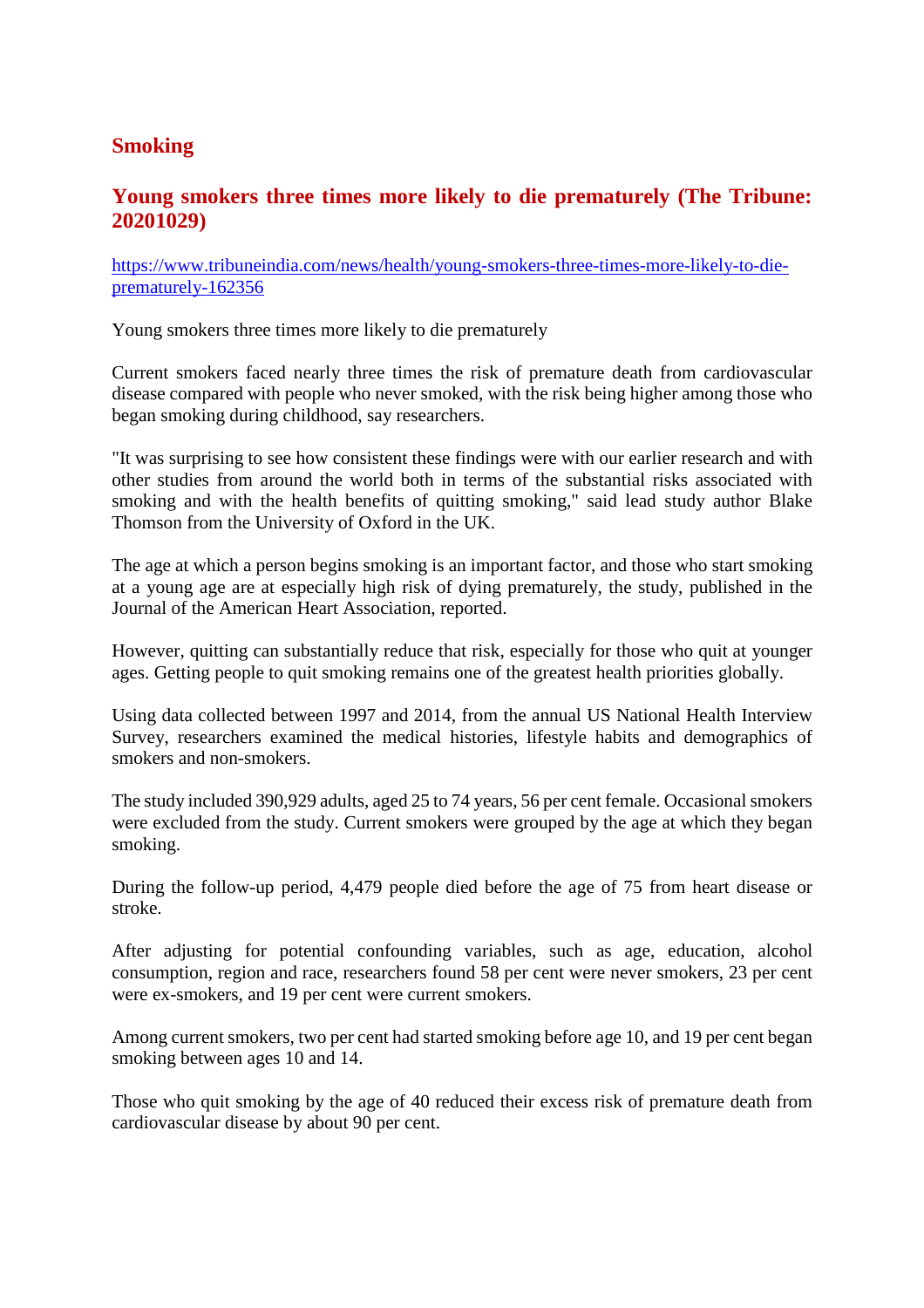Quitting smoking at any age offered benefits, and the earlier a person quit, the better, according to the findings.

The analysis found that when compared to peers who had never smoked, those who were current smokers had nearly three times the risk of dying prematurely from heart disease or stroke.

The researchers said that more research is needed to better clarify the mechanisms by which prolonged smoking from childhood affects cardiovascular risk.

## **Vitamins A, E and D**

# **High intake of vitamins A, E and D linked to fewer respiratory issues (The Tribune: 20201029)**

https://www.tribuneindia.com/news/health/high-intake-of-vitamins-a-e-and-d-linked-tofewer-respiratory-issues-162347

Nutrition has key role in cutting the risk of several infections

High intake of vitamins A, E and D linked to fewer respiratory issues Photo for representational purpose only.

one of Indian-origin, have found that high intake of vitamins A, E, and D may be linked to fewer respiratory complaints in adults.

Nutrition has a key role in cutting the risk of several infections, although exactly how it boosts immunity is complex and not fully understood, the study, published in the journal the BMJ Nutrition, Prevention & Health, reported.

"Micronutrient deficiencies are often overlooked as a key contributor to the burden of malnutrition and poor health, presenting an additional layer of challenge during the Covid-19 pandemic," said study author Sumantra Ray from Imperial College London in the UK.

The researchers wanted to explore whether the intake of these vitamins from both diet and supplements might be linked to the prevalence of respiratory complaints in a nationally representative sample of UK adults.

They drew on information provided by 6,115 adult participants in the 2008-2016 National Diet and Nutrition Survey Rolling Programme (NDNS RP) who had completed three or more days of diet diaries.

Respiratory complaints were reported by the participants and had not been diagnosed by a clinician.

They were broadly defined, and included both infectious and non-infectious conditions, such as colds, chronic obstructive pulmonary disease, and asthma.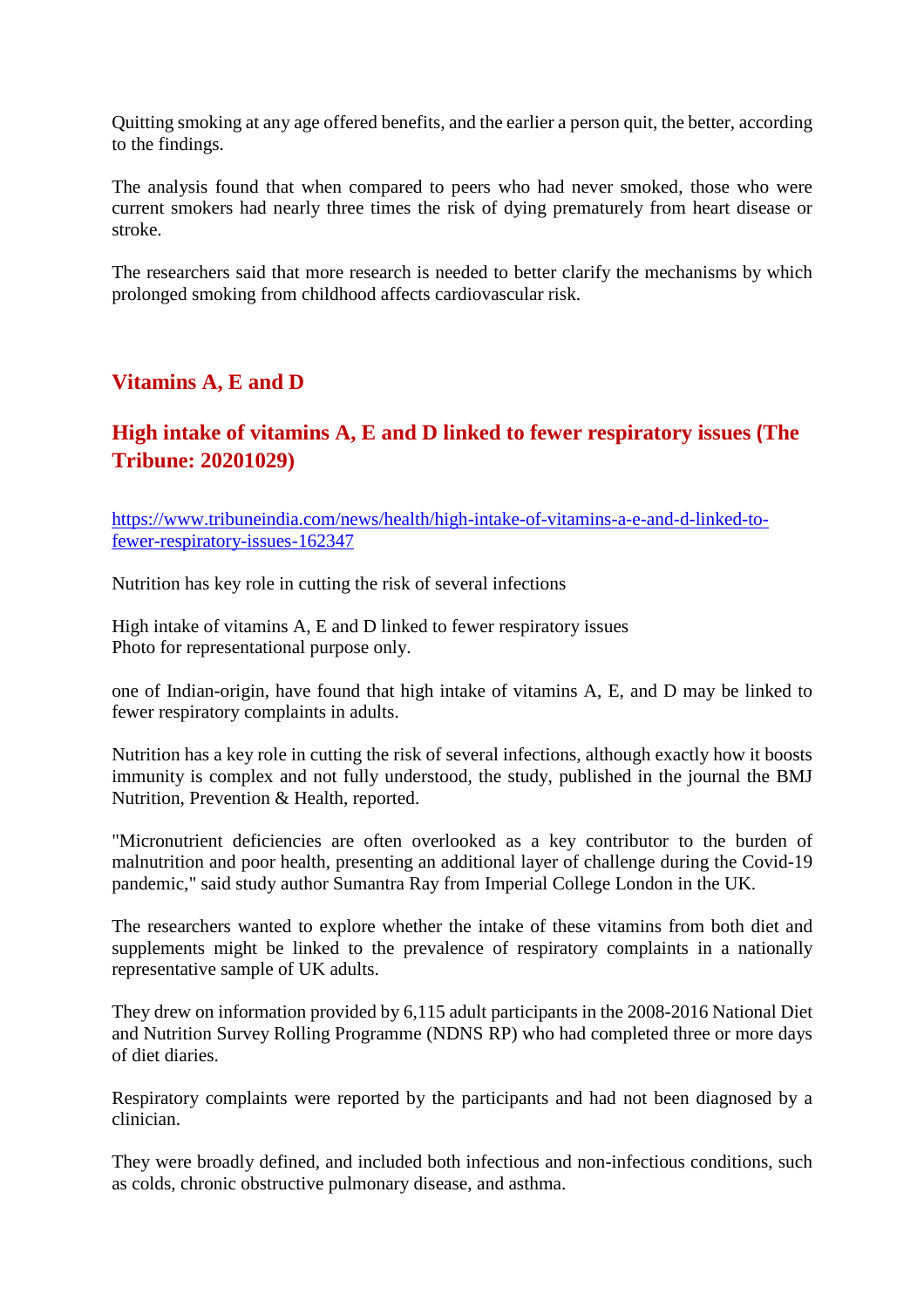The researchers looked at dietary intake only and that from diet and supplements, accounting for potentially influential factors, such as age, sex, weight (BMI), smoking, household income and total energy intake.

In all, there were 33 cases of respiratory complaints. These respondents were generally older and less likely to say they regularly took vitamins A, E, C or D supplements.

There was no obvious association between BMI and vitamin intake, or between BMI and respiratory complaints.

But vitamin A and E intake from both diet and supplements was associated with a lower prevalence of respiratory complaints in UK adults.

And vitamin D intake from supplements, but not from diet, was associated with fewer respiratory complaints, prompting the researchers to suggest that the findings add to the current scientific debate on the value of vitamin D supplementation.

"Our findings are consistent with the hypothesis that supplementation is critical to ensuring adequate vitamin D status is maintained and potentially indicate that intake of vitamin D from diet alone cannot help maintain adequate vitamin D status," the authors wrote. — IANS

## **Brain abnormalities**

## **Scientists find brain abnormalities in COVID-19 patients (The Tribune: 20201029)**

https://www.tribuneindia.com/news/health/scientists-find-brain-abnormalities-in-covid-19 patients-162346

They said some of the EEG alterations found in COVID-19 patients may indicate damage to the brain that might not be repaired after recovering from the disease

Scientists find brain abnormalities in COVID-19 patients

An analysis of more than 80 studies reporting complications experienced by COVID-19 patients has revealed that about one-third of them have abnormalities in the frontal lobe of the brain, findings which shed light on the neurological symptoms of the disease.

The review of studies, published in Seizure: European Journal of Epilepsy, focused on abnormalities detected using electroencephalogram (EEG) scans, which are used to evaluate the electrical activity in the brain.

"We found more than 600 patients that were affected in this way. Before, when we saw this in small groups we weren't sure if this was just a coincidence, but now we can confidently say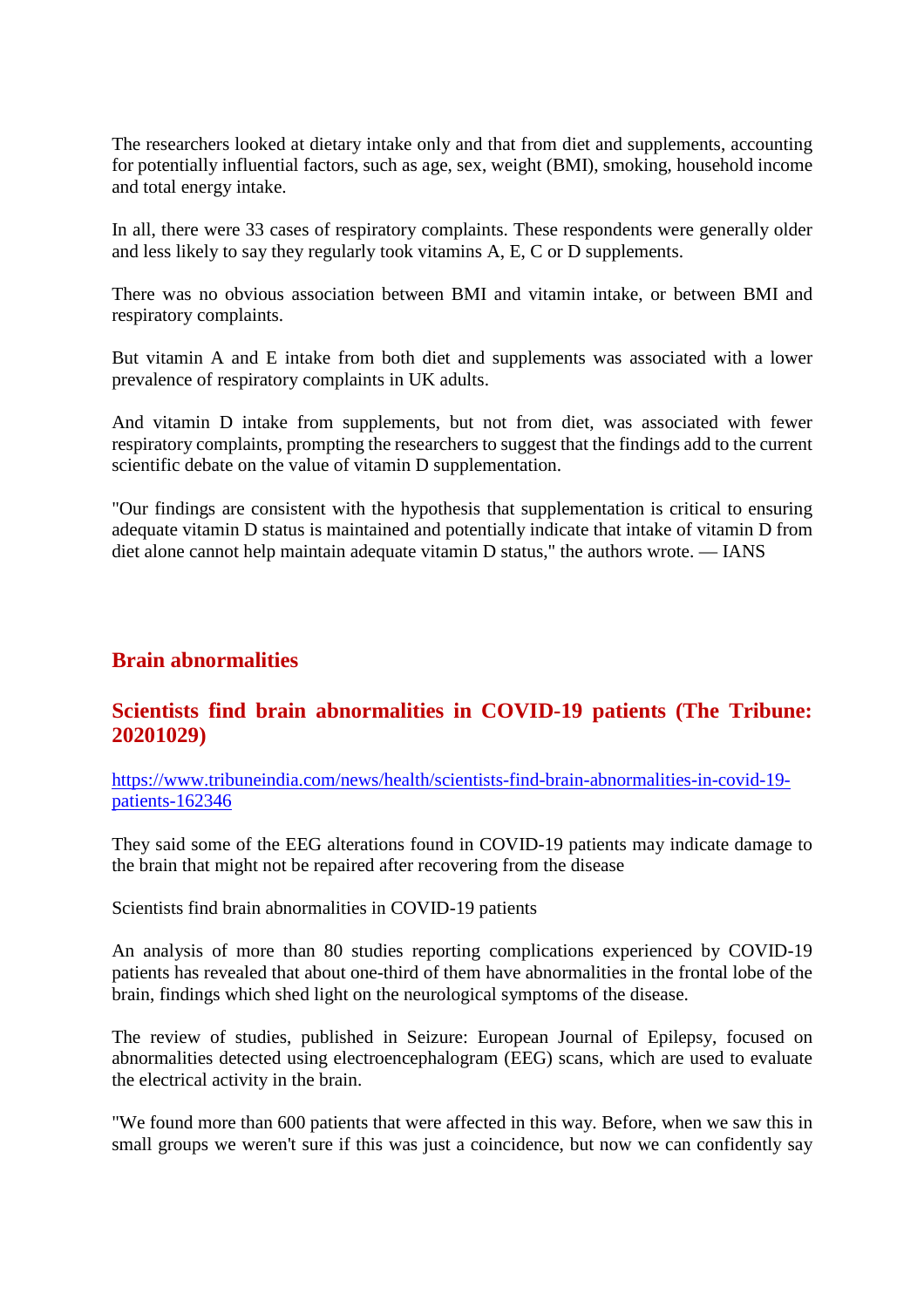there is a connection," said Zulfi Haneef, assistant professor of neurology at Baylor College of Medicine in the US.

The scientists explained that patients are recommended an EEG test when they have a slowed reaction to stimuli, followed by seizure-like events, speech issues, confusion, or an inability to wake up after sedation.

From the review of studies, the researchers said the most common findings from the EEG were slowing or abnormal electrical discharge, mostly in the frontal lobe of the patients.

They said some of the EEG alterations found in COVID-19 patients may indicate damage to the brain that might not be repaired after recovering from the disease.

Since the brain cannot regenerate, Haneef cautioned that any damage to the organ will more than likely be permanent.

"We know that the most likely entry point for the virus is the nose, so there seems to be a connection between the part of the brain that is located directly next to that entry point," he said.

"Another interesting observation was that the average age of those affected was 61, one-third were female and two-thirds were males. This suggests that brain involvement in COVID-19 could be more common in older males," Haneef added.

However, the scientists believe more studies are needed to validate the conclusions drawn in the review research.

According to Haneef, the virus may not be directly causing the abnormal EEG readings in the brain.

He said alterations in oxygen intake, heart problems related to COVID-19, or other side effects may also be involved.

"These findings tell us that we need to try EEG on a wider range of patients, as well as other types of brain imaging, such as MRI or CT scans, that will give us a closer look at the frontal lobe," Haneef said.

"A lot of people think they will get the illness, get well and everything will go back to normal, but these findings tell us that there might be long-term issues, which is something we have suspected and now we are finding more evidence to back that up," he added. PTI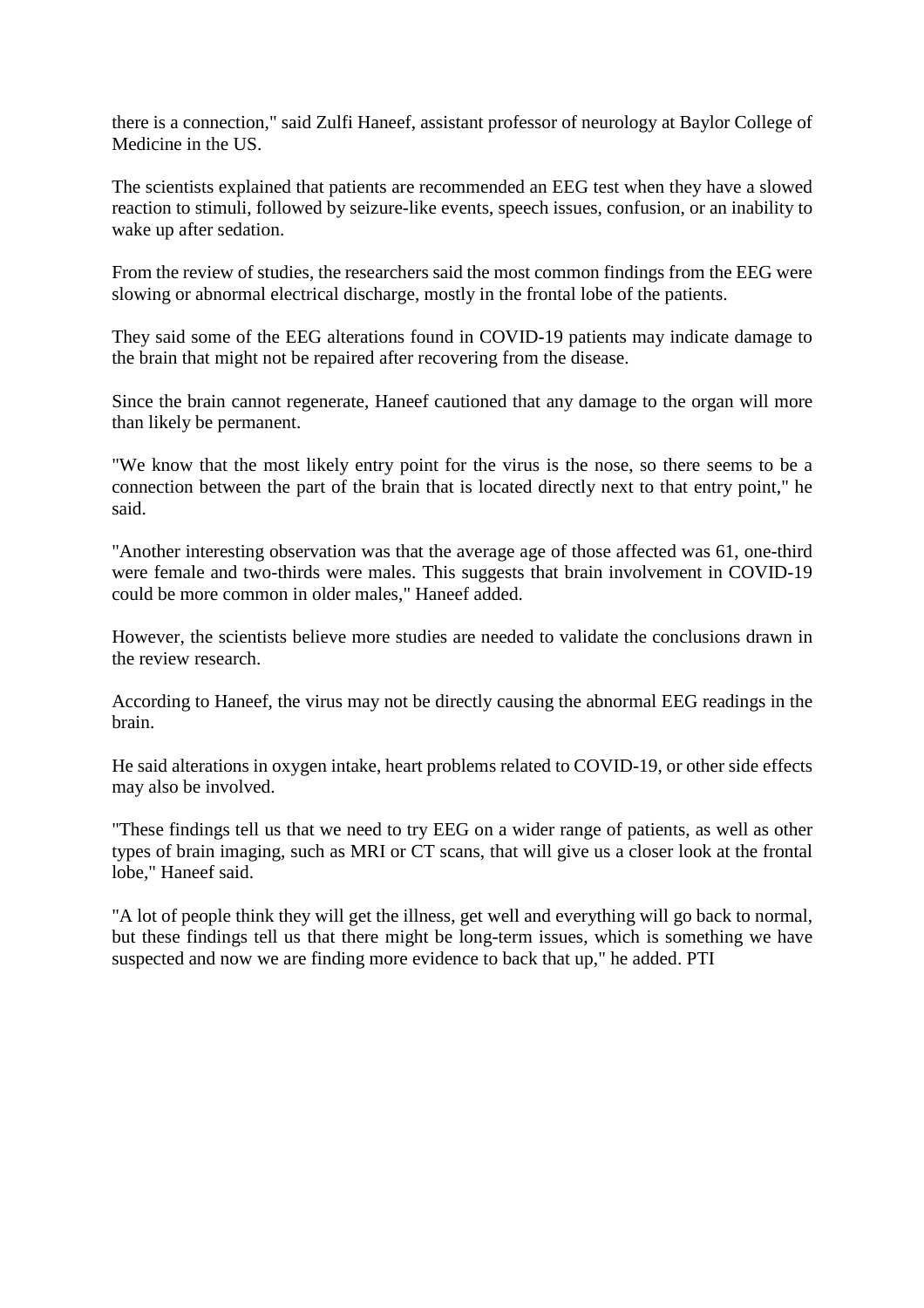## **COVID-19 vaccine**

# **Sanofi, GSK to provide COVID-19 vaccine to global alliance (The Tribune: 20201029)**

https://www.tribuneindia.com/news/health/sanofi-gsk-to-provide-covid-19-vaccine-to-globalalliance-162345

The Sanofi-GSK vaccine candidate is in early stage trials, with results expected in early Sanofi, GSK to provide COVID-19 vaccine to global alliance Photo for representational purpose only. iStock

Drugmakers Sanofi and GlaxoSmithKline have agreed to provide 200 million doses of their potential COVID-19 vaccine to the COVAX Facility, a collaboration designed to give countries around the world equal access to coronavirus vaccines.

The Sanofi-GSK vaccine candidate is in early stage trials, with results expected in early December. The drugmakers said on Wednesday that they plan to begin phase three trial by the end of the year and request regulatory approval of the vaccine in the first half of 2021.

The facility is part of COVAX, a coalition of governments, health organisations, businesses and charities working to accelerate the development of COVID-19 vaccines.

Thomas Triomphe, head of Sanofi's vaccine unit, said: "To address a global health crisis of this magnitude, it takes unique partnerships. The commitment we are announcing today for the COVAX Facility can help us together stand a better chance of bringing the pandemic under control."

Almost 44 million people have been confirmed to be infected with the virus worldwide and 1.16 million of them have died, according to a tally by Johns Hopkins University.

Experts say the true toll of the pandemic is much greater than that, due to limited testing, missed mild cases and concealment of cases by some governments. — AP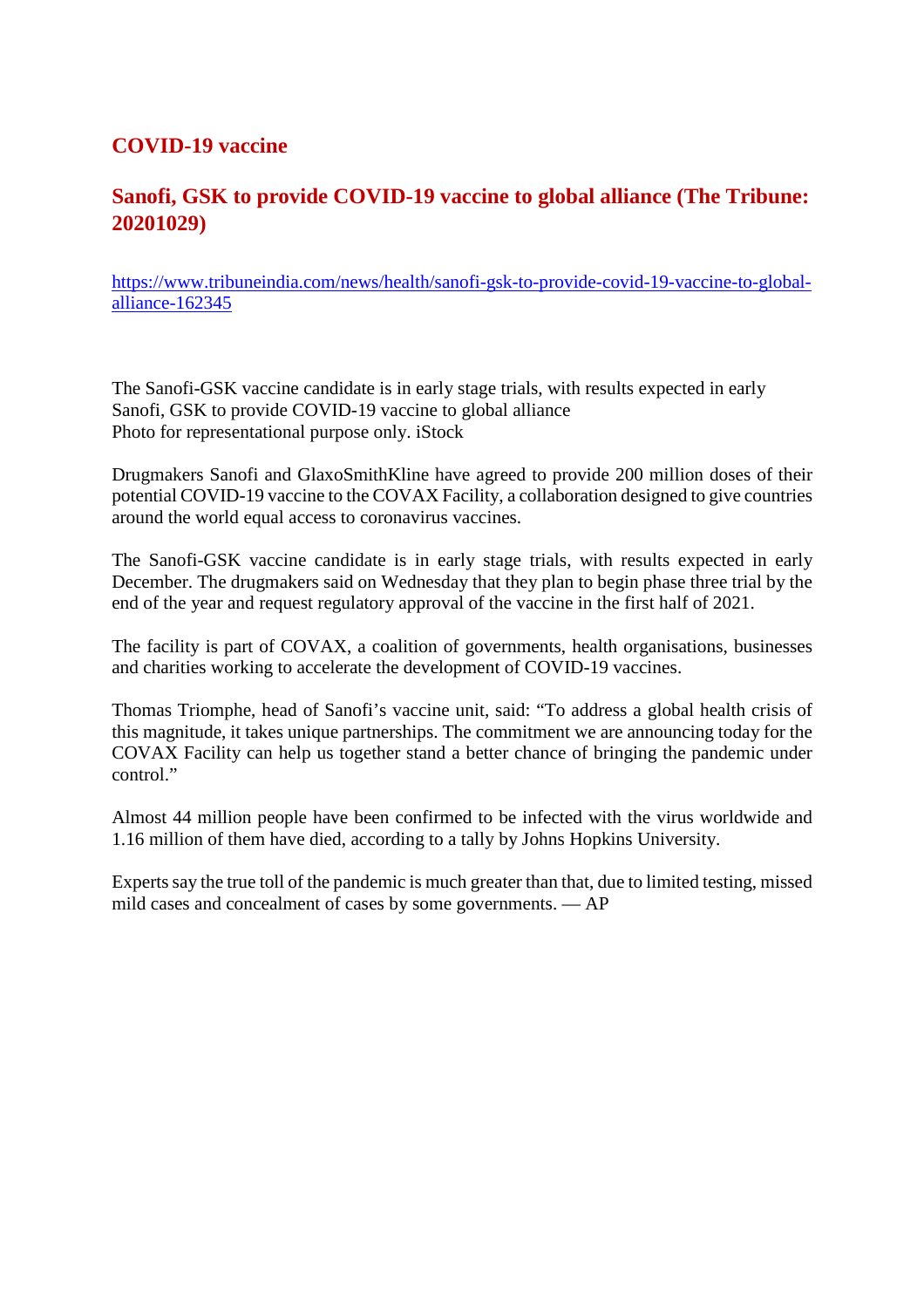## **Covid-19: What you need to know today (Hindustan Times: 20201029)**

### https://epaper.hindustantimes.com/Home/ArticleView

More tests (9.66 million till Tuesday evening) than any other state barring Uttar Pradesh and Bihar. The use of reverse transcription polymerase chain reaction (RT-PCR) tests alone, unlike UP and Bihar which have largely used rapid antigen tests. Around 127,000 tests per million of the population. These are some of Tamil Nadu's Covid-19 metrics — and they are impressive.

The southern state has seen 714,235 Covid-19 infections (till Tuesday), the fourth highest in the country after Maharashtra, Andhra Pradesh, and Karnataka; and recorded 10,983 deaths, the third highest in the country after Maharashtra and Karnataka. Its case fatality rate of 1.53% is marginally higher than the country's 1.5%, and its cumulative positivity rate of 7.4% is almost the same as the country's 7.57%. These are some more of Tamil Nadu's Covid-19 metrics — and they aren't all that impressive.

Yet, as the first wave of the coronavirus pandemic winds down in India, I'd like to believe Tamil Nadu is the state that has managed the health crisis the best. Here's why.

The first reason is testing.

For a state with a population of around 76 million to test 127,000 people per million is an achievement. India's overall number is 79,141 tests per million. And Tamil Nadu continues to test aggressively (see chart). Significantly, the state relies exclusively on the gold standard RT-PCR molecular tests. I have written extensively about the perils of the indiscriminate use of rapid antigen tests; their false negative rate is around 50%, which means they miss infections in around half the people carrying the virus. India's 79,141 per million number is built on the back of rapid antigen tests. UP and Bihar rely on them; even Delhi uses far more of them than it should be doing. Tamil Nadu's dependence on RT-PCR tests means its positivity rate data is much more credible.

The second is the trajectory of positivity rates over time in the state.

The positivity rate is simply the number of people testing positive expressed as a percentage of the number of tests conducted. Tamil Nadu's positivity rates started high (when very few tests were being conducted), dipped as the number of tests increased, then rose again as the infection soared, then fell and plateaued with consistently high testing, and finally started ebbing. The seven-day average has been below 5% for two weeks, and the daily number at or below 5% for the past 10 days (see chart). The World Health Organization said in May that a rate below 5% for two weeks meant the pandemic was under control. To be sure, this benchmark needs to be achieved even as testing remains consistently high and the right kind of tests are used (Tamil Nadu satisfies both conditions).

Both these factors are reflected in the state's current Covid-19 metrics. On October 27, Tamil Nadu saw a mere 2,522 cases — 5.85% of all cases recorded that day. Even the seven-day average of daily cases has fallen — it was 2,866 on October 27. After a long plateau through August and September (and a peak in July), the trajectory of daily cases has fallen through October.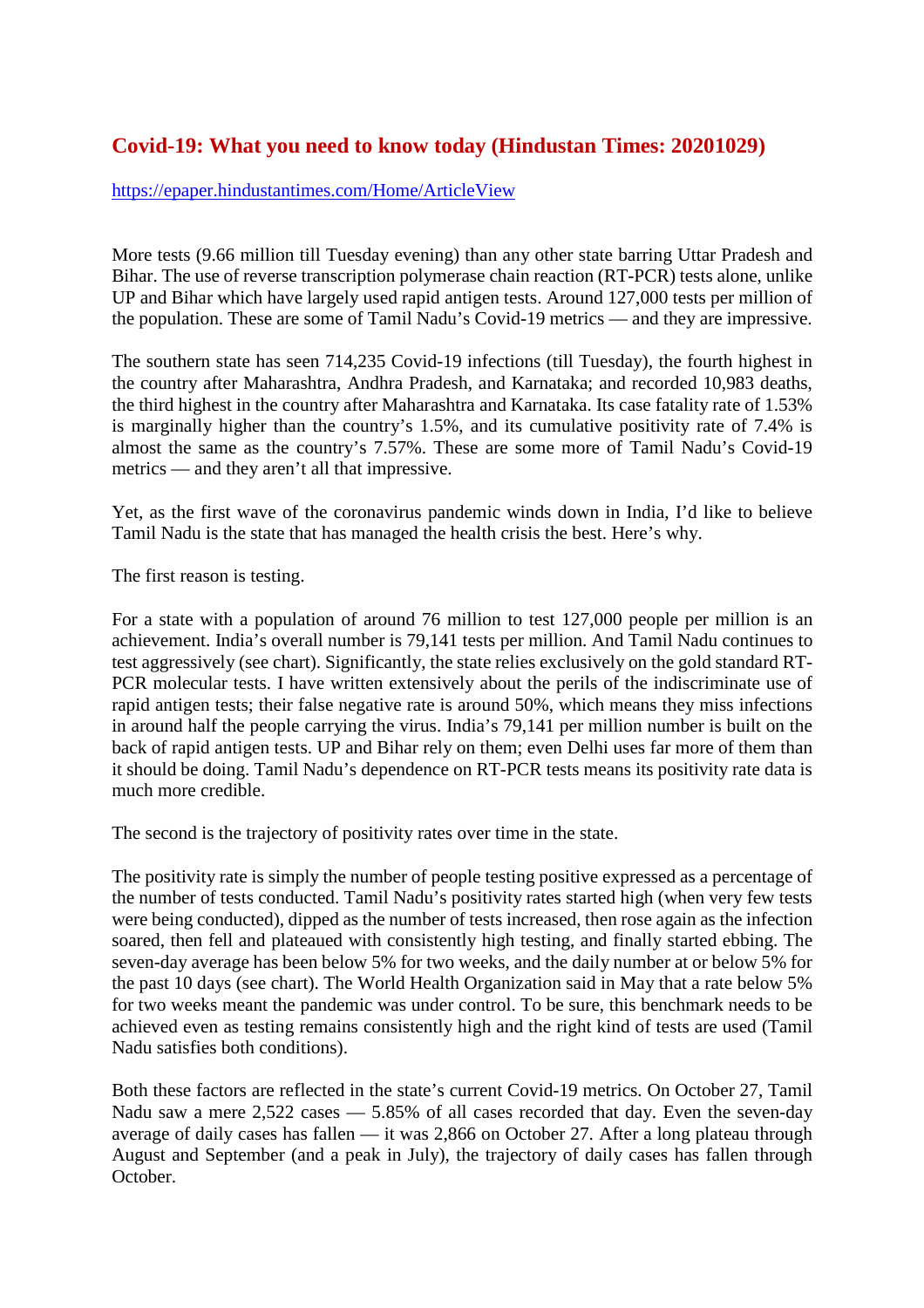The same is reflected in the number of deaths. On October 27, Tamil Nadu registered 27 deaths (seven-day average: 35), way down from the peak seen in August. Like the daily case numbers, the death toll plateaued through much of September before beginning to fall in October.

Other states would do well to peruse the charts accompanying this column carefully — this is how a successful Covid-19 management strategy looks (without using the wrong kind of tests or controlling case numbers through inadequate testing).

Does this mean case numbers will not rise again in Tamil Nadu?

Definitely not. They could. In May, crowding in a vegetable market in Chennai caused a spike. Earlier this month, frightening videos of crowds in a Chennai saree shop (since sealed by the local administration) did the rounds. Any such foolish behaviour could result in an increase in cases.

And does this mean Tamil Nadu will remain insulated from the inevitable second wave?

That's very unlikely, but the state's administrators have a proven strategy to follow.

That's more than can be said for many other states or Union territories.

# **Pollution**

# **Need to implement SC orders strictly to cut pollution: Epca (Hindustan Times: 20201029)**

https://epaper.hindustantimes.com/Home/ArticleView

Two days after the Centre told the Supreme Court that it was coming up with a composite law to tackle air pollution in the Capital, the apex court-mandated Environment Pollution Control Authority (Epca) released a copy of a September 11 report it had submitted to the court .

"The September 11 Epca report is the first status report on actions taken and those that remain to be taken in Delhi-NCR on air pollution; it was submitted to a new bench that took over the matter. Between September 11 and now, two more short, issue-specific reports on crop stubble fires and diesel vehicles were submitted to inform the apex court on what needs to be done," said an Epca member who did not want to be named.

"This report is being shared now because most action in Delhi-NCR has been taken based on SC orders, including enforcement of pollution control in hot spots, implementation of radiofrequency identification technology, closing of thermal power plants in NCR, the closure of Badarpur power plant in Delhi, implementation of graded response action plan and the Comprehensive Action Plan. Now what remains is very stringent enforcement to meet the air pollution crisis. We do not want to comment on anything else," the member added.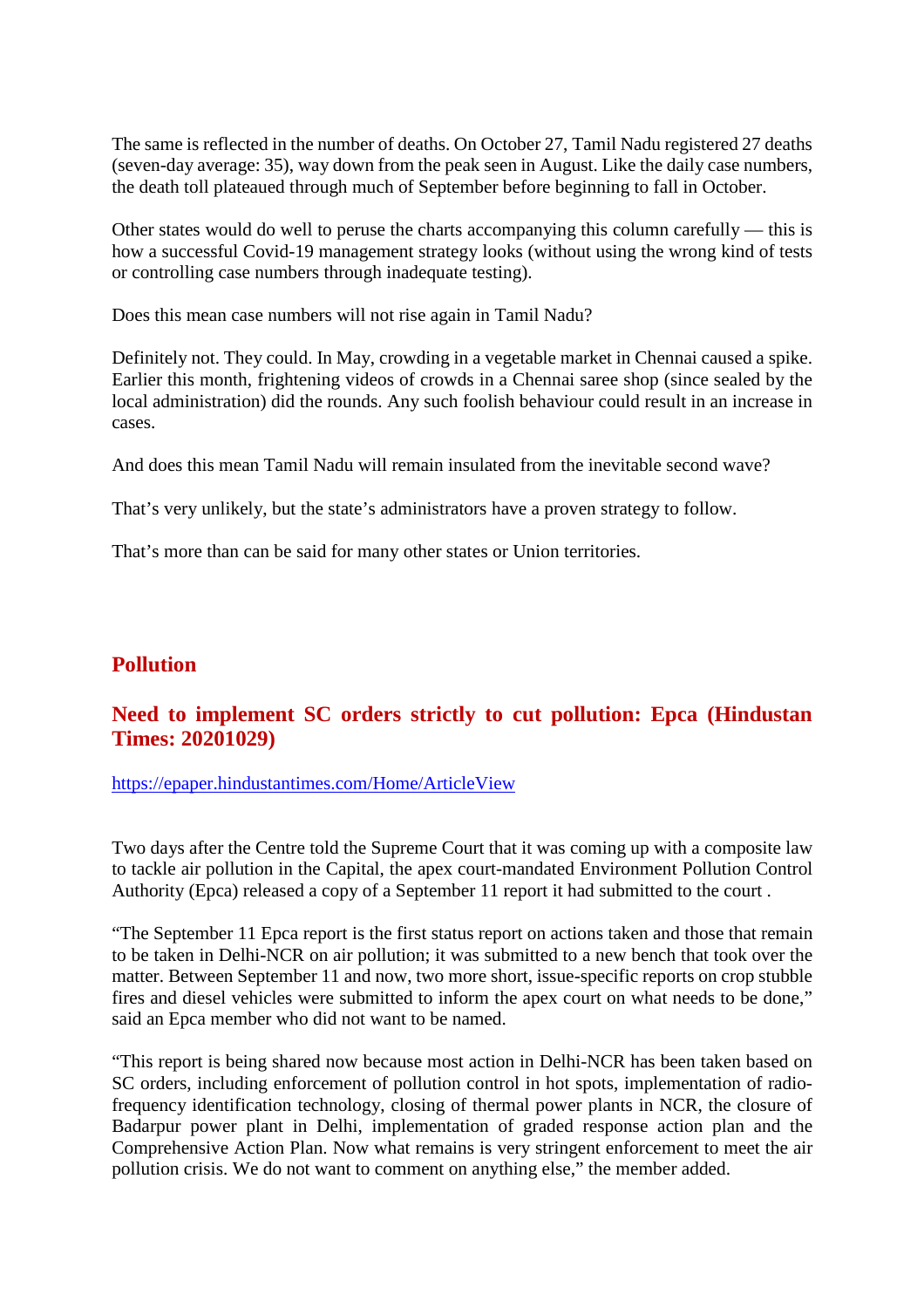The Centre informed the top court on Monday that it has drafted a comprehensive law to control air pollution, especially in the Delhi-NCR region. This triggered speculation that a new agency or body created by the government could replace Epca.

During Monday's hearing, the Supreme Court suspended its order issued on October 16 appointing former apex court judge Madan B Lokur in a one-man committee to enforce strict ban on stubble burning in Delhi's neighbouring states Haryana, Punjab and also Uttar Pradesh (UP). The order was "kept in abeyance" by a three-judge bench, headed by Chief Justice of India SA Bobde, after solicitor general (S-G) Tushar Mehta informed the court about the new law.

On Wednesday, senior environment ministry officials said the law proposed by the Centre will pave the way for the creation of a new commission for air pollution control in Delhi-NCR.

"We cannot say at this time if it will replace Epca because Epca was created by SC. We also cannot say how the new body will impact the role of CPCB (Central Pollution Control Board). Those details will be in court very soon," a senior environment ministry official who did not want to be named said.

RP Gupta, secretary, environment ministry, said: "I cannot divulge any details about the law or the commission until it's in court. I have not said anything about Epca being replaced. We have to wait a few more days."

Santosh Harish, fellow at the Centre for Policy Research, said: "Air quality management in India, and NCR in particular, is certainly to be tackled at the regional 'airshed' level. If this legislation leads to institutional changes to accomplish this, it would well set a blueprint for other parts of the country. That would be progress. But Epca (a statutory body created in 1998 with a similar mandate and significant powers) and the Comprehensive Action Plan in 2018 have attempted to do exactly this."

In the September 11 report, Epca noted that the top court has already passed directions on all large sources of air pollution. A Comprehensive Action Plan (CAP) aimed at reducing air pollution levels was notified by the Union environment ministry in 2018 following the court's directions but it is yet to be implemented by the ministry completely, the report suggested.

Epca has recommended that the environment ministry expedite the implementation of the plan through augmentation of public transport, non-motorised transport and inter- and intra-NCR transport connectivity. This includes time-bound and urgent implementation of the apex court's directions, also specified in CAP, on the Phase IV of the Delhi Metro, construction of the different phases of Regional Rapid Transit System (RRTs), which will provide seamless connectivity between NCR towns, and the augmentation of buses in Delhi.

In its report, Epca referred to findings of an emissions inventory for Delhi developed by the ministry of earth sciences based on data from 2018. It has found that there has been a 40% rise in vehicular pollution between 2010 and 2018 in the Delhi-NCR region and that vehicles contribute to around 41% of the pollution in the national capital.

The inventory also showed that 1.1 million vehicles entered Delhi every day at just eight entry points including trucks, taxis and personal vehicles which underscores that the entire NCR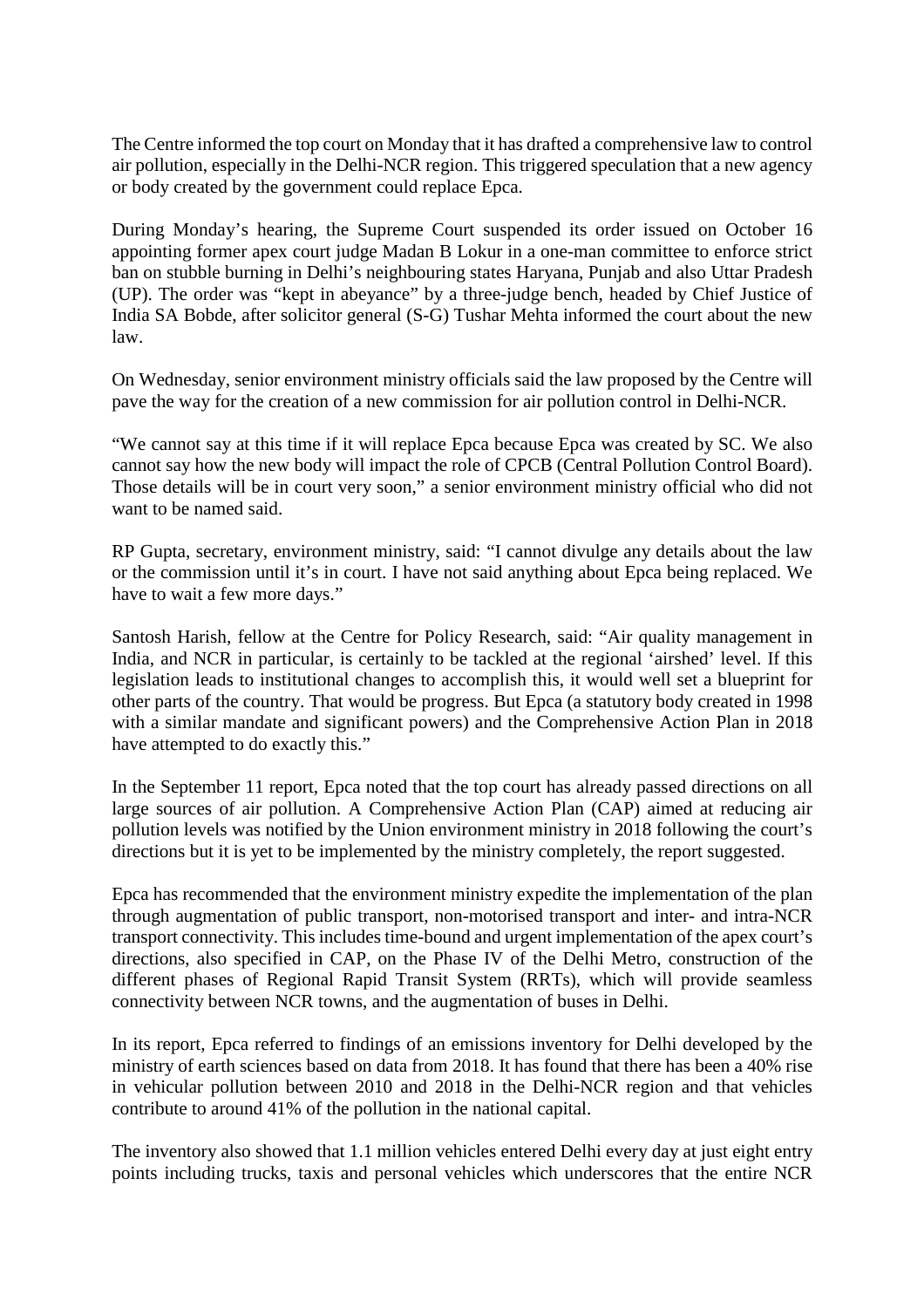region requires better connectivity through public transport. The inventory also found that industrial pollution contributes around 18% of Delhi's particulate pollution and industrial emissions have increased by 48% between 2010 and 2018 in the region.

## **COVID Cases (The Asian Age: 20201029)**

http://onlineepaper.asianage.com/articledetailpage.aspx?id=15191160

# Delhi sees sudden Covid cases' spurt: 5,673 in just 1 day

International flights off till Nov. 30

#### **VINEETA PANDEY** NEW DELHI, OCT. 28

The national capital Delhi appears to be reeling under a major second wave of coronavirus cases. as a substantially high number of cases were Wednesday. reported Delhi saw 5,673 fresh infections in just a day, that prompted the Delhi government to keep all schools closed for now, till further notice

Delhi had on Tuesday recorded its then all-time high of 4,853 new cases. The last time the city crossed the 4,000 mark was on September 9, when 4,473 cases were detected in a<br>single day. Worried over the sudden spurt in cases, the Union health ministry is expected to hold a meeting with top Delhi govern▶ Worried Centre to meet Delhi govt officials today on change in strategy

ment officials on Thursday to re-strategise containment measures.

Among other states which are reporting a spurt in cases are Kerala. West Bengal, Karnataka, Andhra Pradesh and Tamil Nadu. In fact, Kerala has overtaken Maharashtra, with the highest number of fresh cases, though both states are still contributing more than 5,000 new cases. Health ministry officials said 79 per cent of new infections are still coming from 10 states and UTs.

Health ministry officials said the festive season, the opening up of public places and the onset of winter has possibly led to Turn to Page 4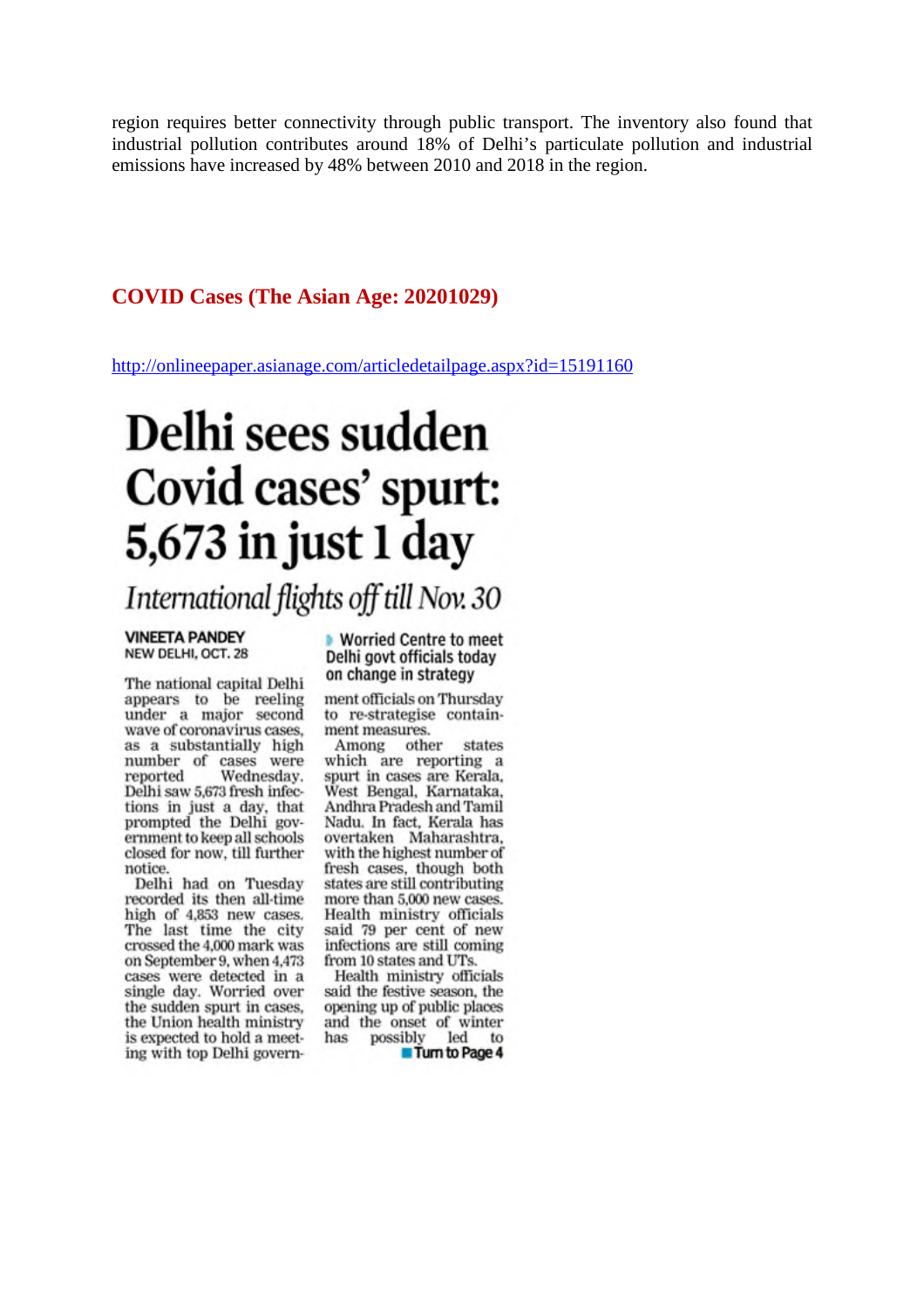## **Breast cancer**

## **Guide to reduce breast cancer risk with self examination (New Kerala: 20201029)**

https://www.newkerala.com/news/2020/189451.htm

Breast cancer, a silent but potentially fatal disease can affect both women and men, though cases in men account for 1 per cent of all cases, according to experts.A breast cancer cell can develop in any part of the breast leading to ductal cancer, lobular cancer, phyllodes tumour, angiosarcoma among others.

The common sign of breast cancer is a new lump or mass on the breast. However, there are other various symptoms Dr Gauri Agarwal told ANI.

Dr Agarwal who is the Founder- Seeds of Innocence and Genestrings Lab said one should watch out for swelling of a breast, all or part of it, even if there is no lump, dimpling of the skin that may look like an orange peel, pain in breast or nipple, nipple turning inward or retraction, breast or nipple skin turning red, dry, flaky, or thick and nipple discharge other than breast milk.

According to the World Health Organisation, approximately, 2.1 million women each year are diagnosed with breast cancer and it also causes the greatest number of cancer-related deaths among women globally.In order to improve breast cancer outcomes and survival, experts suggested that early detection is critical.

One can self examine their breast to detect lump early and to improve the chances of recovery.

To self examine the breast, Dr Agarwal shared the few steps to feel the lump.

Step 1 Look at the breasts in the mirror with shoulders straight and arms on hips. Look for one or more changes mentioned above.

Step 2 Raise arms and look for the same changes or any signs of watery, milky, or yellow fluid or blood coming out of one or both nipples.

Step 3 While lying down, feel breasts -- use the right hand to feel the left breast and the left hand to feel the right breast. A firm, smooth touch in a circular motion using the first few finger pads of hand is the right way. Cover the entire breast from top to bottom and side to side.

Step 4 Feel breasts while standing or sitting following the motions mentioned in step 3 -- you may want to do it in the shower when the skin is wet and slippery.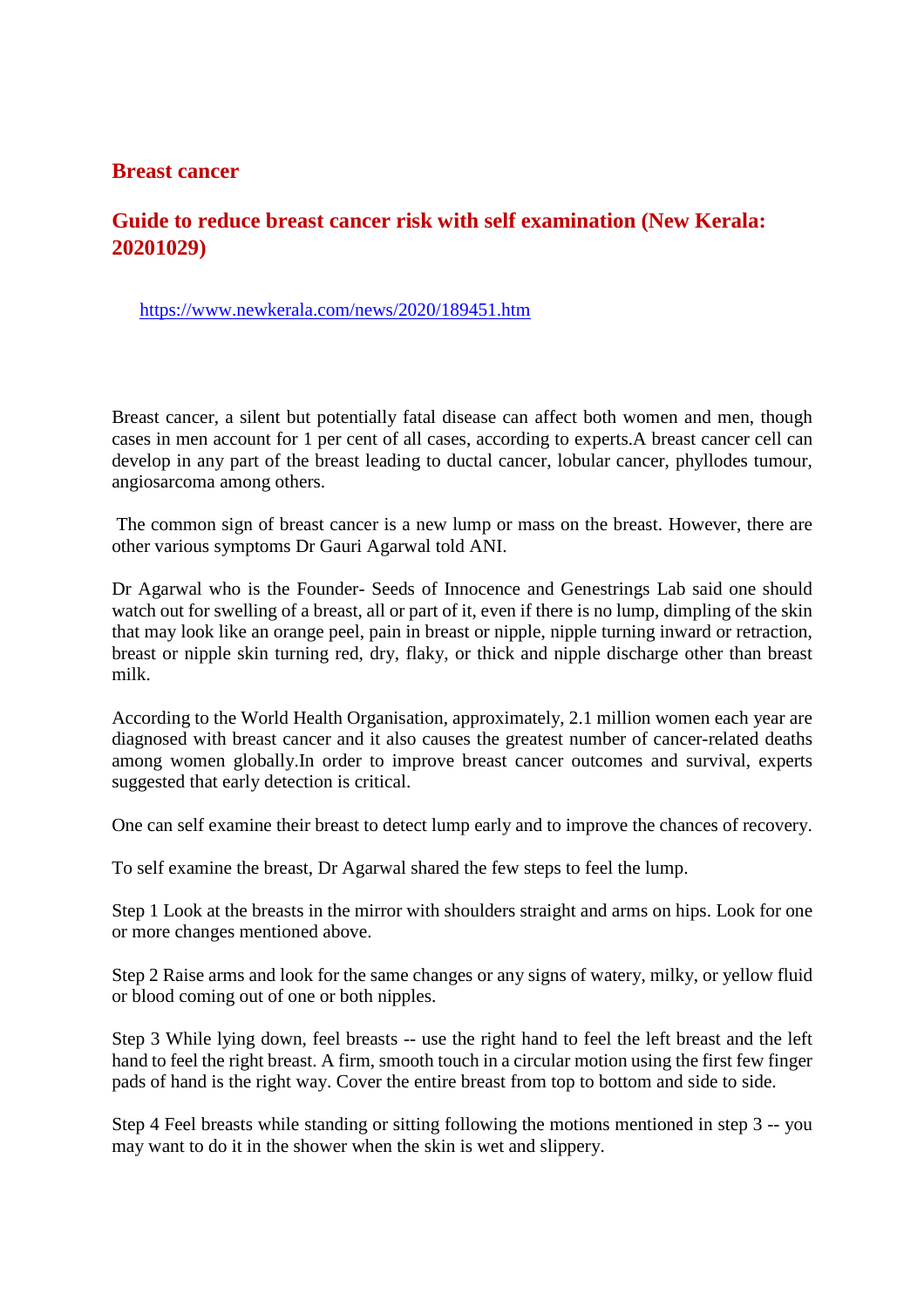One can also undertake imaging tests such as mammograms, breast ultrasound, and breast MRI to diagnose breast cancer.

## **Coronaviruses**

## **Coronaviruses are masters of mimicry: Study (New Kerala: 20201029)**

## https://www.newkerala.com/news/2020/189308.htm

Researchers have revealed that coronaviruses are adept at imitating human immune proteins that have been implicated in severe Covid-19 disease.

According to the study, published in the journal Cell Systems, many plants and animals use the art of mimicry to trick their prey or predators.

Viruses employ a similar strategy Viral proteins can mimic the three-dimensional shapes of their host's proteins to trick the host into helping the virus complete its life cycle.

"Viruses use mimicry for the same reason as plants and animals -- deception," said study author Sagi Shapira from Columbia University Vagelos College of Physicians and Surgeons in the US.

"We hypothesized that identifying viral-protein lookalikes would give us clues to the way viruses, including SARS-CoV-2, cause disease," Shapira added.

In the study, the research team used supercomputers to search for viral mimics with a programme similar to 3D facial recognition software.

They scanned more than 7,000 viruses and over 4,000 hosts across the Earth's ecosystems and uncovered six million instances of viral mimicry.

"Mimicry is a more pervasive strategy among viruses than we ever imagined," Shapira said.

It's used by all kinds of viruses, regardless of the size of the viral genome, how the virus replicates, or whether the virus infects bacteria, plants, insects or people.

But some types of viruses used mimicry more than others. Papilloma and retroviruses, not so much.

Coronaviruses, on the other hand, are particularly good at it and were found to mimic over 150 proteins, including many that control blood coagulation or activate complement -- a set of immune proteins that help target pathogens for destruction and increase inflammation in the body.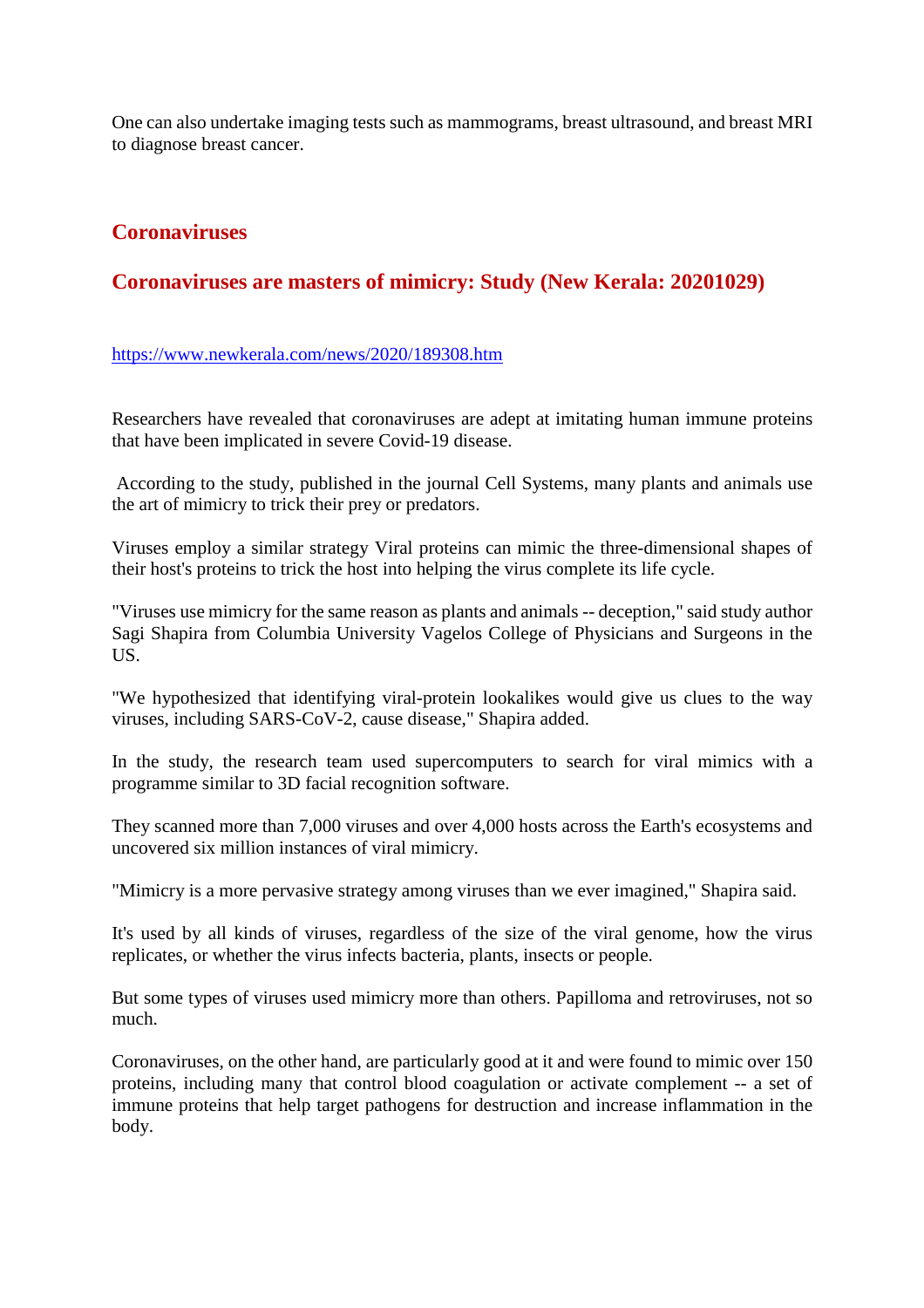"We thought that by mimicking the body's immune complement and coagulation proteins, coronaviruses may drive these systems into a hyperactive state and cause the pathology we see in infected patients," Shapira said.

Over the course of the pandemic, it has become clear that many Covid-19 patients have coagulation problems and some are now treated with anti-coagulants and drugs that limit complement activation.

In a separate paper published in the journal Nature Medicine, the Columbia researchers found evidence that functional and genetic dysregulation in immune complement and coagulation proteins are associated with severe Covid-19 disease.

## **Smokers**

## **Young smokers three times more likely to die prematurely: Study (New Kerala: 20201029)**

## https://www.newkerala.com/news/2020/189230.htm

Current smokers faced nearly three times the risk of premature death from cardiovascular disease compared with people who never smoked, with the risk being higher among those who began smoking during childhood, say researchers.

"It was surprising to see how consistent these findings were with our earlier research and with other studies from around the world both in terms of the substantial risks associated with smoking and with the health benefits of quitting smoking," said lead study author Blake Thomson from the University of Oxford in the UK.

The age at which a person begins smoking is an important factor, and those who start smoking at a young age are at especially high risk of dying prematurely, the study, published in the Journal of the American Heart Association, reported.

However, quitting can substantially reduce that risk, especially for those who quit at younger ages. Getting people to quit smoking remains one of the greatest health priorities globally.

Using data collected between 1997 and 2014, from the annual US National Health Interview Survey, researchers examined the medical histories, lifestyle habits and demographics of smokers and non-smokers.

The study included 390,929 adults, aged 25 to 74 years, 56 per cent female. Occasional smokers were excluded from the study. Current smokers were grouped by the age at which they began smoking.

During the follow-up period, 4,479 people died before the age of 75 from heart disease or stroke.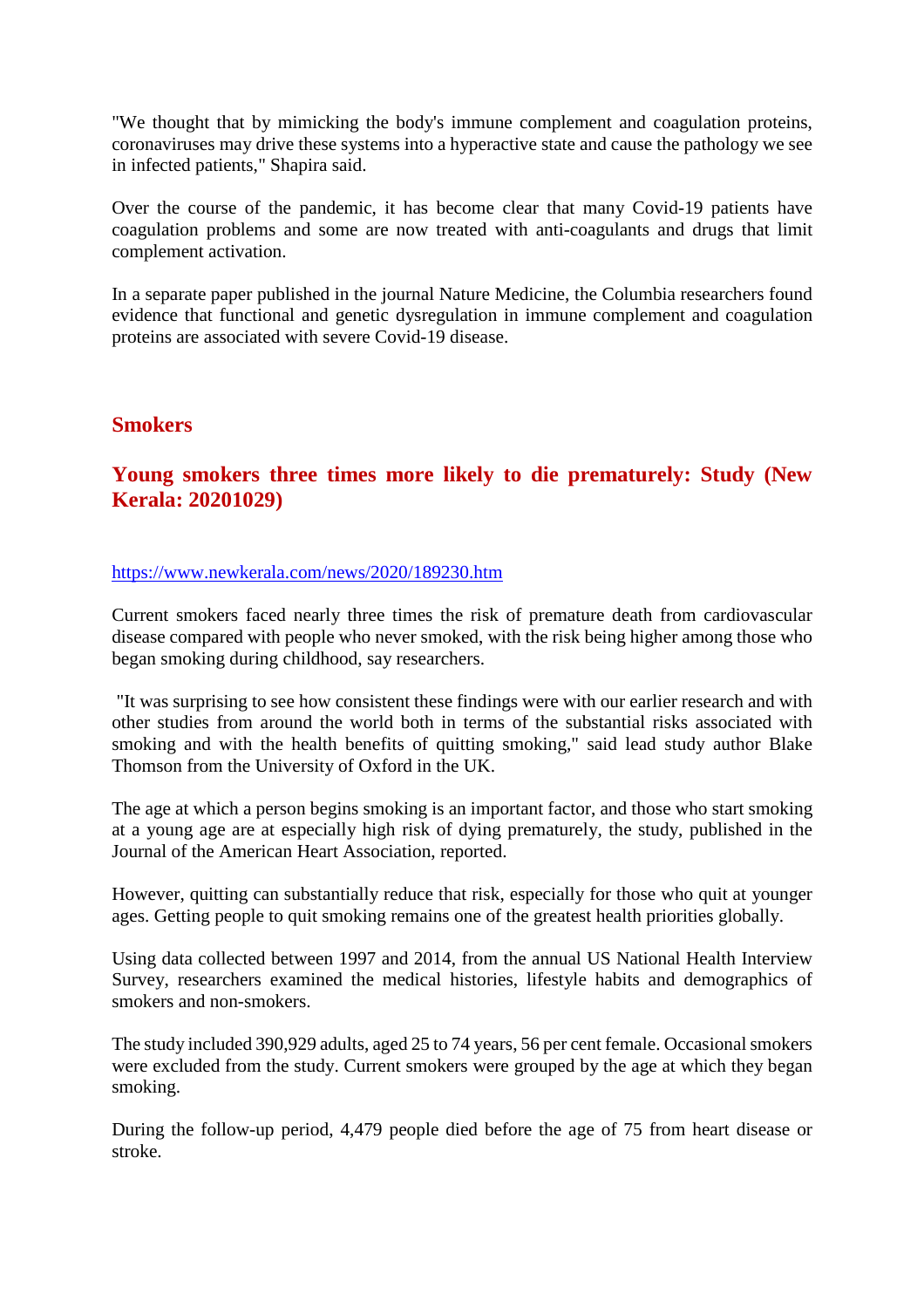After adjusting for potential confounding variables, such as age, education, alcohol consumption, region and race, researchers found 58 per cent were never smokers, 23 per cent were ex-smokers, and 19 per cent were current smokers.

Among current smokers, two per cent had started smoking before age 10, and 19 per cent began smoking between ages 10 and 14.

Those who quit smoking by the age of 40 reduced their excess risk of premature death from cardiovascular disease by about 90 per cent.

Quitting smoking at any age offered benefits, and the earlier a person quit, the better, according to the findings.

The analysis found that when compared to peers who had never smoked, those who were current smokers had nearly three times the risk of dying prematurely from heart disease or stroke.

The researchers said that more research is needed to better clarify the mechanisms by which prolonged smoking from childhood affects cardiovascular risk.

## **Common retinal diseases**

## **New treatment for common retinal diseases shows promise (New Kerala: 20201029)**

https://www.newkerala.com/news/2020/189186.htm

Researchers have uncovered a potential new strategy for treating eye diseases that affect millions of people around the world, often resulting in blindness.

Many serious eye diseases -- including age-related macular degeneration, diabetic retinopathy and related disorders of the retina -- feature abnormal overgrowth of new retinal blood vessel branches, which can lead to progressive loss of vision.

It's a phenomenon called "neovascularization."

For the past decade and a half, eye doctors have been treating these conditions with drugs that block a protein, VEGF, that's responsible for spurring new vessel growth.

Such drugs have improved the treatment of these conditions, but don't always work well and have potential safety issues.

The current study, published in the journal Proceedings of the National Academy of Sciences, showed that a new approach that doesn't target VEGF directly is highly effective in mice and has broader benefits than a standard VEGF-blocking treatment.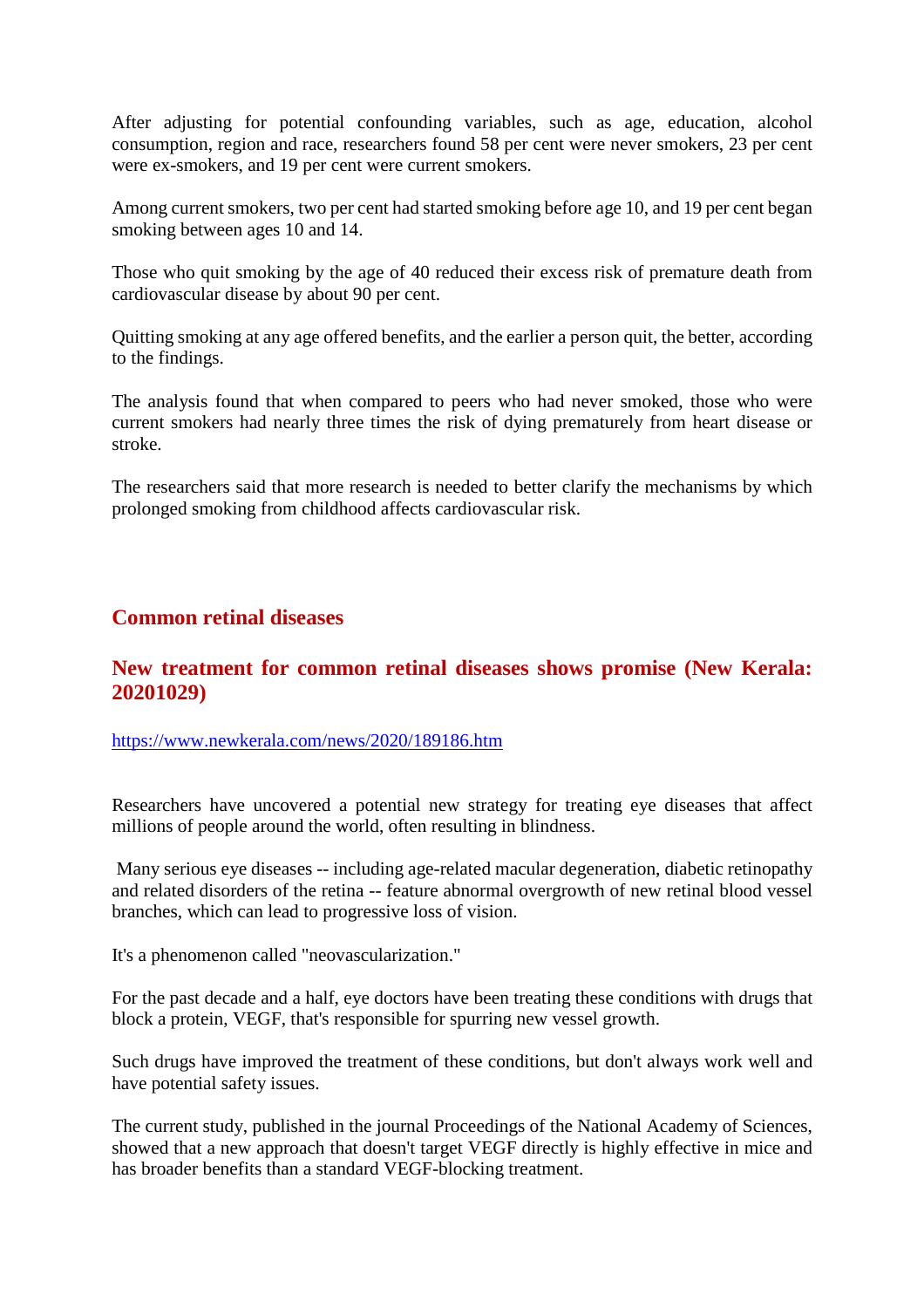"We were thrilled to see how well this worked in the animal model," said study author Rebecca Berlow from Scripps Research Institute in the US.

"There really is a need for another way to treat patients who do not respond well to anti-VEGF treatments," Berlow added.

For the findings, the research team conducted tests in a mouse model of retinal hypoxia and neovascularization, using a fragment of CITED2 that contains its functional, hypoxic-responseblocking elements.

They showed that when a solution of the CITED2 fragment was injected into the eye, it lowered the activity of genes that are normally switched on by HIF-1a in retinal cells, and significantly reduced neovascularization.

Moreover, it did so while preserving, or allowing to re-grow, the healthy capillaries in the retina that would otherwise have been destroyed --researchers call it "vaso-obliteration" -- in this model of retinal disease.

In the same mouse model, the researchers tested a drug called aflibercept, a standard anti-VEGF treatment.

It helped reduce neovascularization, but did not prevent the destruction of retinal capillaries.

However, reducing the dose of aflibercept and combining it with the CITED2 fragment yielded better results than either alone, strongly reducing neovascularization while preserving and restoring retinal capillaries.

CITED2's ability to combine these two benefits appears to represent a key advance, the researchers concluded.

The researchers now hope to develop the CITED2-based treatment further, with the ultimate goal of testing it in human clinical trials.

## **Malaria infection**

## **Females clear asymptomatic malaria infection faster than males, suggest study New Kerala: 20201029)**

https://www.newkerala.com/news/2020/189084.htm

A recent study revealed that females are able to clear asymptomatic malaria infections at a faster rate than their male counterparts.

The study was published in eLife.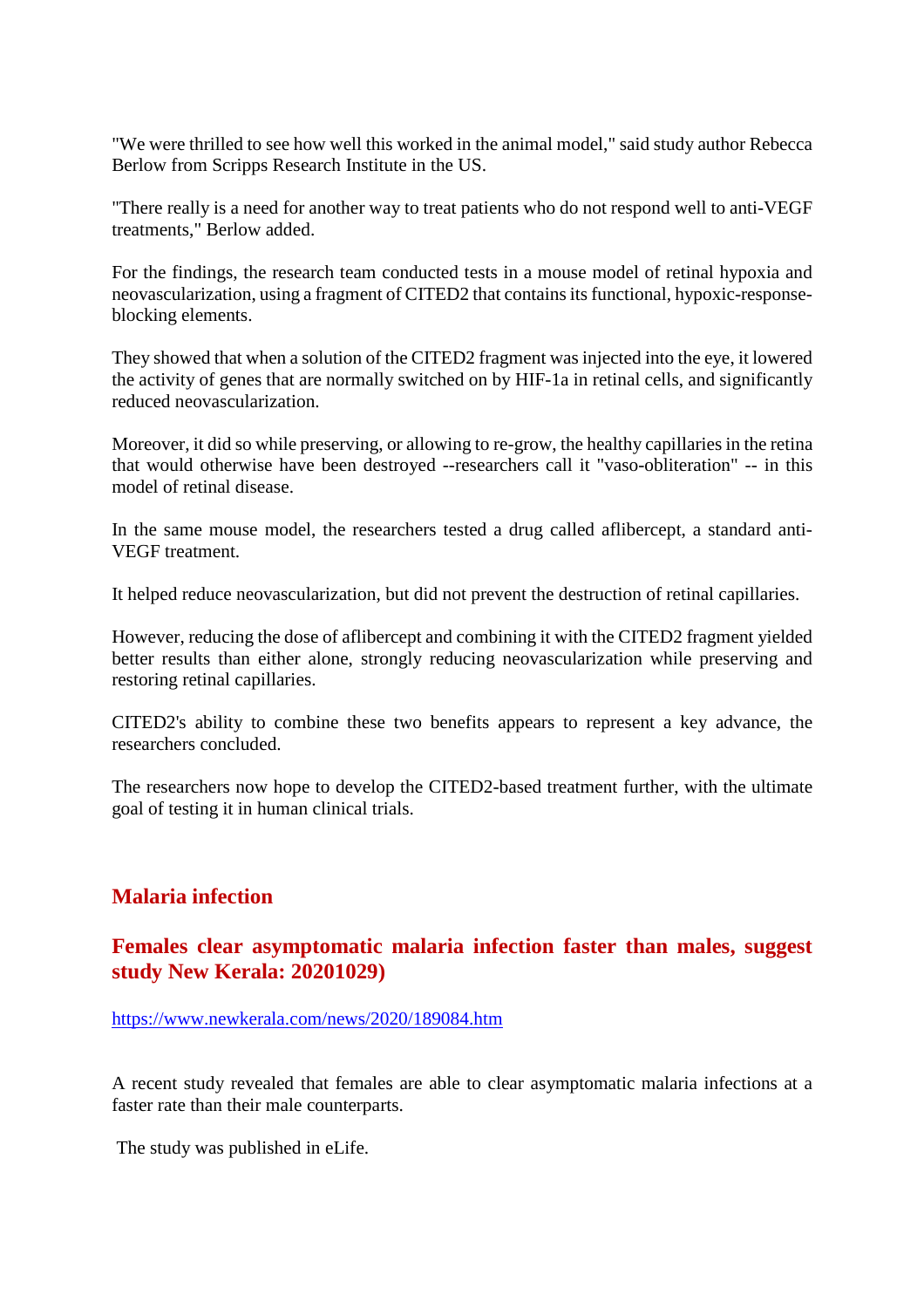The findings, originally posted on the preprint server medRxiv\*, suggest that biological sexbased differences are an important factor for epidemiologists to consider in the human response to malaria parasites.

Malaria remains a significant global health challenge, with infections causing disease symptoms that range from uncomplicated to severe. Additionally, asymptomatic malaria infections are common in places where the disease occurs most often, known as endemic areas. Due to partial immunity, individuals can carry parasites for long periods of time while unaware that they are infected.

It is well established that chronic asymptomatic infection with the most common and fatal malaria parasite, Plasmodium falciparum (P. falciparum), can cause morbidity in those infected and contribute to ongoing disease transmission. As these infections represent an important part of the parasite reservoir and are therefore a major obstacle for efforts to eliminate malaria, characterising them is crucial.

"While it is widely recognised that pregnant women have increased susceptibility to malaria infection and more severe outcomes, less attention has been paid to the possibility of other biological sex differences in malaria immunity," said lead author Jessica Briggs, Clinical Fellow in Infectious Diseases, UC San Francisco, US. "This is despite multiple studies demonstrating males are more frequently found to be infected when you go out and check in a community."

Understanding the immune response of humans to chronic P. falciparum infection requires frequent follow up of infected individuals, sensitive detection of parasites, and the ability to distinguish 'superinfection' from a persistent infection. Superinfection is common in endemic areas and refers to an individual acquiring a new infection when they are already infected.

In their study, Briggs and the team followed a representative group of people living in a malaria-endemic area of eastern Uganda. Using a genetic sequencing technique called amplicon deep-sequencing, they estimated both the rate of new infections and duration of chronic asymptomatic malaria infections in the group and compared these measures by sex.

Previous studies have reported a higher prevalence of malaria infection in males compared to females, which was also seen in this cohort. Since females had a lower prevalence of infection, but a similar rate of new infections compared to males, the team looked at whether there was a difference between the sexes in how quickly they were able to clear infections. "Our analysis revealed that asymptomatic infections cleared naturally - as in, when individuals were not treated by antimalarials - at nearly twice the rate in females versus males," Briggs said.

The authors add that these findings come with some limitations. For example, as co-senior author Isabel Rodriguez-Barraquer, Assistant Professor of Medicine at UC San Francisco, said "There may be other unmeasured factors that affect our results, such as genetic differences or sex-based differences in the use of unreported outside antimalarials."

Despite these limitations, the authors say their findings should encourage scientists to better characterise sex-based differences in malaria. "Our next job is to unearth the underlying biological explanations for these sex-based differences in the human response to malaria," concluded co-senior author Bryan Greenhouse, Associate Professor of Medicine at UC San